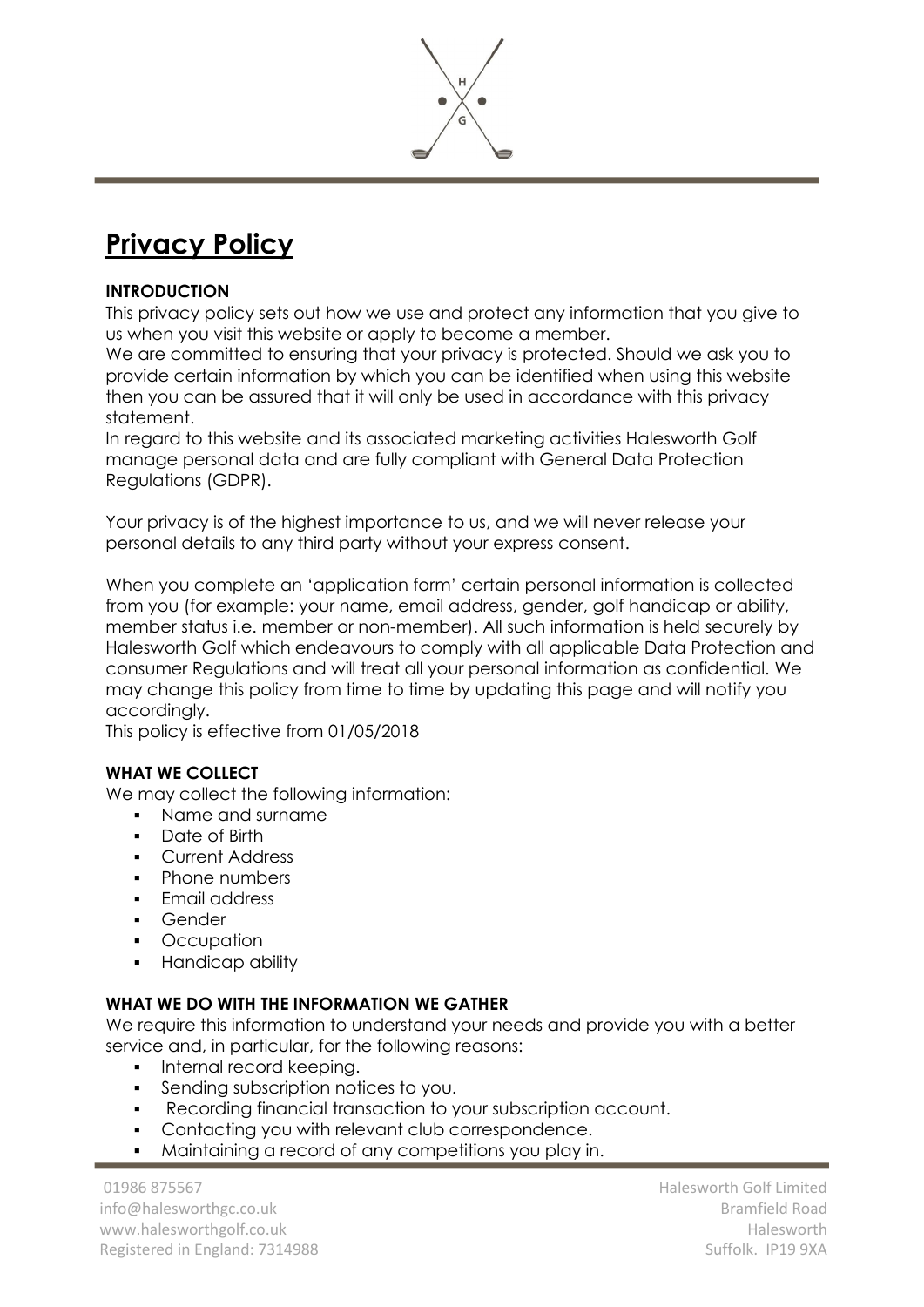

- Maintaining a record of your handicap and related CDH Number.
- Providing you with a Member's Golf Card for gaining access to the course and discounted bar & restaurant facilities.
- **Confirm your handicap to other Golf Clubs if they request confirmation of your** handicap for any competitions you have entered with them.

## **CONTACT POLICY**

We would like you to be the first to receive offers and news about the golf course. We do this in various ways including email, post, SMS, phone and social media but only if you would like to receive our communications. Your privacy is very important to us which is why we make sure you're always in control of what we do with your personal information.

This is our simple customer contact promise:

- We will never pass your personal details to any third party
- We will only use your details to help personalise communications.
- We will make sure our contact with you is relevant based on the information you give us.

You can opt out at any time.

All you need to do is email [info@halesworthgc.co.uk](mailto:info@halesworthgc.co.uk) and notify us of your contact preferences and we will stop contacting you henceforth. We'll always comply with the Data Protection Act 1998 and GDPR. Please do let us know if your details change so that we can continue to stay in touch.

## **SECURITY**

We are committed to ensuring that your information is secure. In order to prevent unauthorised access or disclosure, we have put in place suitable physical, electronic and managerial procedures to safeguard and secure the information we collect from you.

International transfers of your personal information We do not transfer your personal information to International third parties.

## **PERSONAL DATA SECURITY AND CONFIDENTIALITY**

We maintain adequate technical and organisational security measures to protect your personal information from loss, misuse, and unauthorised access, disclosure, alteration, or destruction.

## **ACCESS AND CORRECTION RIGHTS**

You can request access to, and have the opportunity to update and amend your personal information, and you can exercise any other rights you enjoy under applicable data protection laws, including, for example, objection to and blocking of the processing of your personal information, by [contacting us](http://www.stbeesgolfclub.co.uk/contact/) – For security reasons, we reserve the right to take steps to authenticate your identity before providing access to your personal information. Subject to applicable law, we may charge you a small fee to access your data up until the General Data Protection Regulation comes into force in May 2018 after which time no fee will be chargeable.

Halesworth Golf Limited Bramfield Road Halesworth Suffolk. IP19 9XA